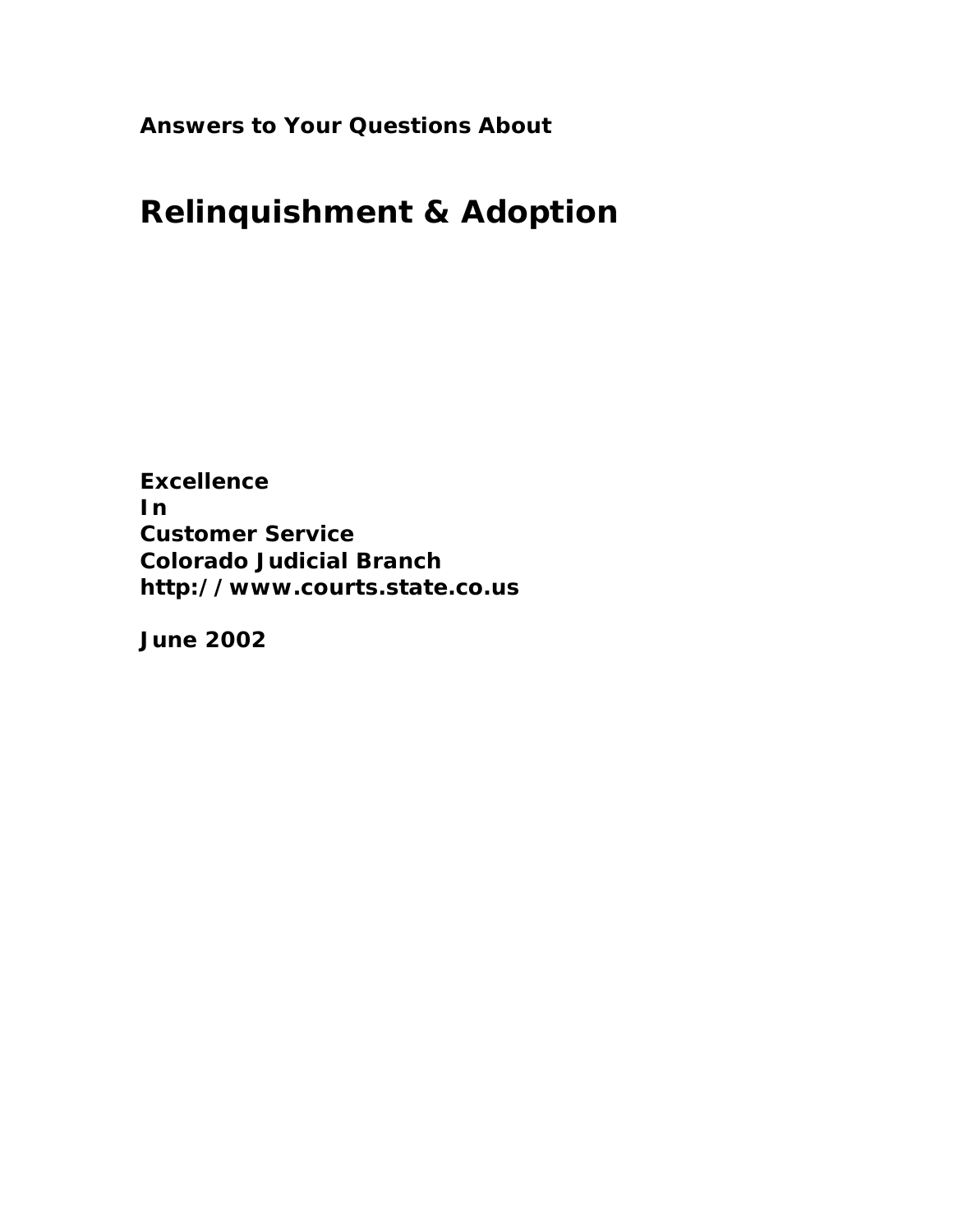## **PART 1: RELINQUISHMENT**

#### **What does it mean to relinquish custody of your child?**

A final order by the court removes the relinquishing parent or parents of all legal rights and obligations they may have with respect to the child relinquished, but it does not modify the child's status as an heir at law, which stops only upon a following final decree of adoption. The relinquishing parent's or parents' obligation to pay for services received through the Department of Social Services, or other support received, will end after a final decree of adoption or by order of the court at the time of relinquishment. The order of relinquishment releases the relinquished child from all legal obligations to the relinquishing parent or parents.

#### **How can you as a parent relinquish the custody of your child?**

First, you and the child to be relinquished must get counseling as the court deems appropriate from the department of social services in the county where you live or from a licensed child placement agency.

Second, you must file a Petition for Relinquishment in the juvenile court with a standardized form from the Colorado Judicial Branch and give the following information:

- The name of both natural parents, if known;
- The name of the child, if named;
- The ages of all concerned parties;
- The reason(s) for which the relinquishment is desired.

You may be able to obtain this form from the courthouse, or you can download it from the Judicial Branch's website:

#### **[www.courts.state.co.us](http://www.courts.state.co.us)**

The petition also must include a standardized affidavit of relinquishment counseling prescribed by the Colorado Judicial Branch that includes:

- A statement showing the nature and extent of counseling furnished to the petitioner and, if any, the counselor's recommendations;
- A copy of the original birth certificate or a copy of the application; and
- A statement disclosing any and all payments, gifts, assistance, goods, or services received, promised, or offered to the relinquishing parent in connection with the pregnancy, birth, or proposed relinquishment of the child and the sources of such payments, gifts, assistance, goods, or services.

When the court receives the petition, a hearing will be set on the condition that the requirements have been met by the petitioner. The parent-child legal relationship of a parent is not terminated by relinquishment proceedings unless the parent joins in the petition. If the court finds after the hearing that it is in the best interests of the child that no relinquishment be granted, the court will enter an order dismissing the action.

#### **What does the court do when hearing a relinquishment case?**

- The court may appoint a *Guardian Ad Litem* (GAL) for the child. This person, selected by the court, represents the child's interests in the case.
- The court may interview the child to determine his or her wishes in the case.<br>• The court may seek advice from any expert witnesses.
- The court may seek advice from any expert witnesses.
- The court may order the parties involved in the case to continue counseling with social services.

#### **If the court approves the relinquishment, to whom can the court transfer custody of the child?**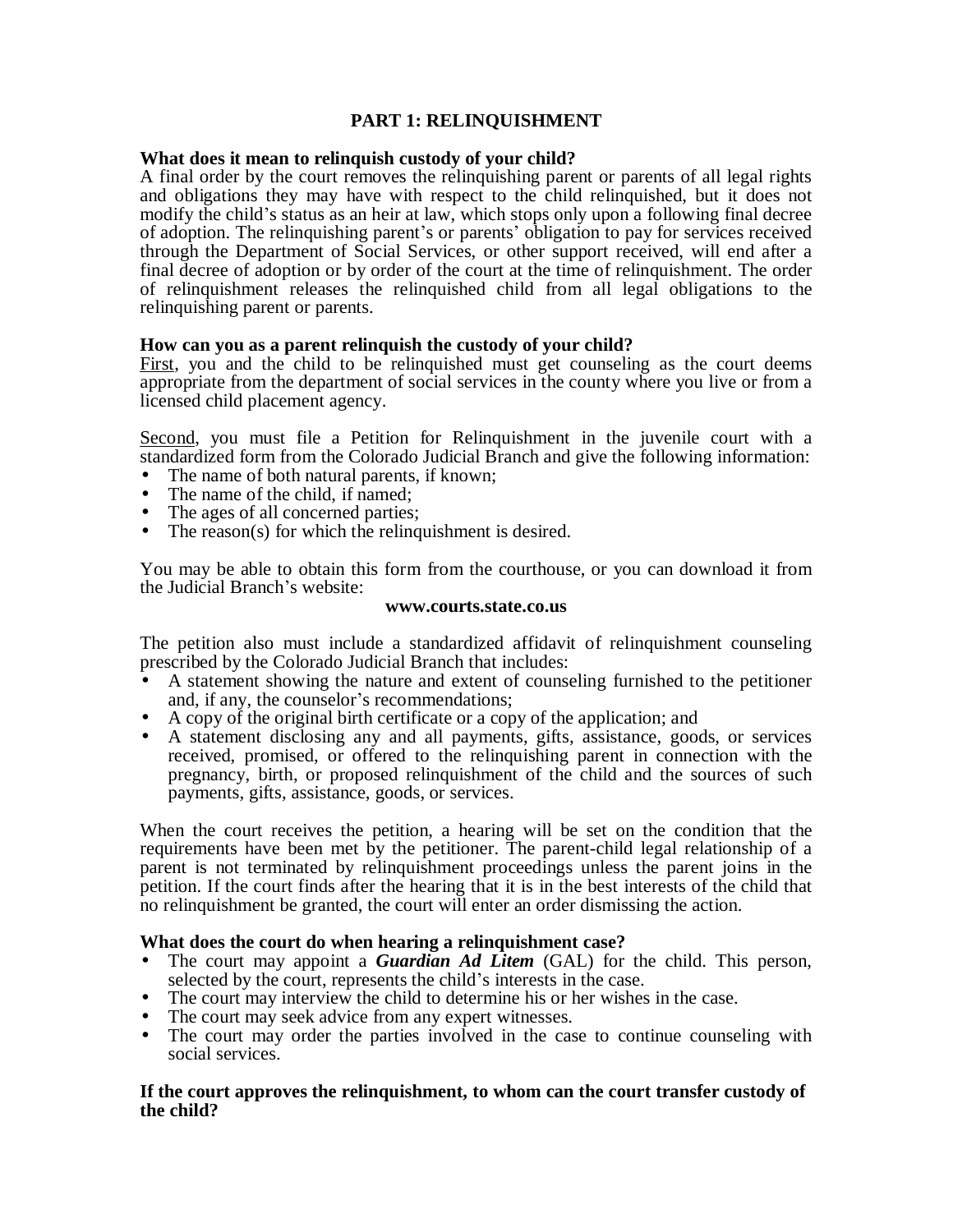If the court ends the parent-child legal relationship of both parents or of the only living parent, the court will take into consideration the racial, cultural, and religious background of the child and will order guardianship of the person and legal custody transferred to:

- The county department of social services; or
- A licensed child-placement agency; or
- A relative of the child; or
- A person determined to be of good moral character through a process that includes an assessment, if the child has been living in this person's home for six months or more, including a foster parent or a designated adoptive parent.

#### **Can the other natural parent of the child claim custody if you relinquish custody?**

Yes; however, there must be a hearing to verify that the parent seeking custody meets these requirements:

- He or she would be a suitable parent for the child.
- He or she has established a substantial, positive relationship with the child.
- He or she promptly assumes parental responsibility of the child.

## **PART 2: ADOPTION**

#### **Who may adopt a child?**

- Anyone 21 years of age or older, including a foster parent, can petition the court to decree an adoption.
- A minor may petition the court to decree an adoption only if approved by the court.
- A person having a living spouse from whom he or she is not legally separated can petition jointly with the spouse, unless the spouse is the natural parent of the child to be adopted or has previously adopted the child.

#### **Who may be adopted?**

A child is available for adoption only upon:

- Order of the court terminating the parent-child legal relationship;
- Order of the court decreeing the voluntary relinquishment of the parent-child legal relationship;
- Written and verified consent of the court-appointed guardian of a child whose parents are deceased;
- Written and verified consent of the parent in a step-parent adoption where the other parent is deceased or his or her parent-child legal relationship has been terminated;
- Written and verified consent of the parent in a step-parent adoption, along with an affidavit or sworn statement of this parent, that the other parent has abandoned the child for a period of one year or more or that the other birth parent has failed without cause to provide reasonable support for the child for a period of one year or more;
- Written and verified consent of the parent having only residual parental responsibilities when custody or parental responsibilities have been awarded or allocated to the other parent in a dissolution of marriage (divorce) proceeding where the spouse of the parent having custody or parental responsibilities wishes to adopt the child;
- Written and verified consent of the parent(s) in a step-parent adoption where the child is conceived and born out of wedlock;
- A statement by the department of human services or its designated agent as to whether any placement arranged outside Colorado was carried out by a child placement agency licensed or authorized under the laws of another state to make placements;